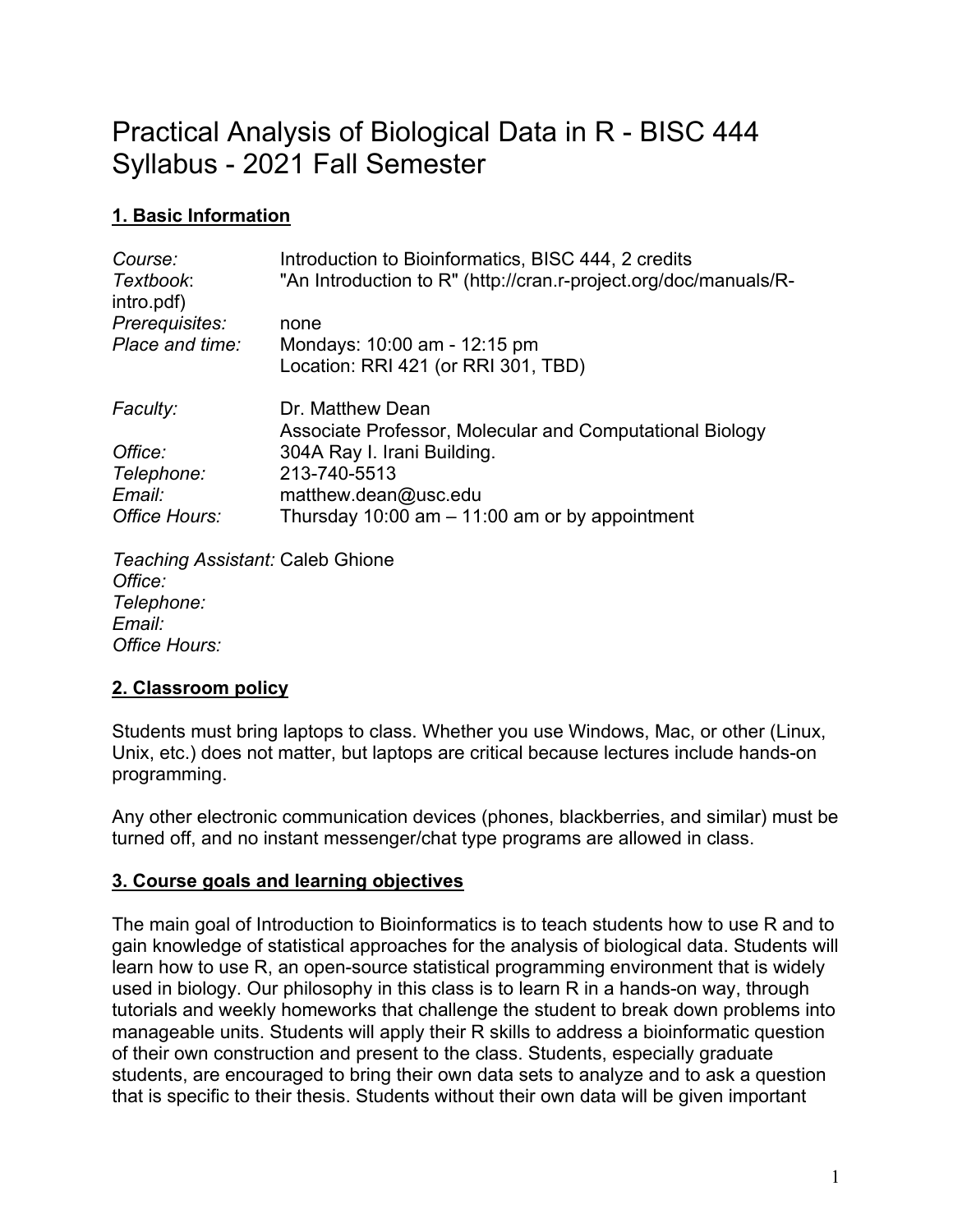bioinformatic questions by the instructor.

**There will be a slight emphasis on two broad topics. The first is genomics, including metagenomic data, genome sequencing, RNA sequencing, etc. (Please note however, that our class concerns the analysis of genomics data downstream of raw data processing. In other words, we do not cover upstream topics like "quality control" and "mapping reads"). The second is on clustering methods such as Principal Components Analysis and related methods that are useful in identifying and summarizing patterns in complex data.** 

**In this class, bioinformatics refers to any computational approaches that are incorporated into the analysis of biological data. The ability to write code is a critical aspect of success, regardless of field of interest or type of data.**

The only pre-requisite for this course is scientific curiousity. Students are not expected to know anything about bioinformatics. This class is not meant to teach advanced algorithmic design or statistics (such classes already exist in our department), though there are many themes that overlap with those fields. The emphasis in this course is on practical implementation, not on computational aesthetics.

Please note: This course is extremely challenging. Although it is meant for the beginner with no prior experience in coding, we cover a lot of material, including statistical approaches as well as programming in R.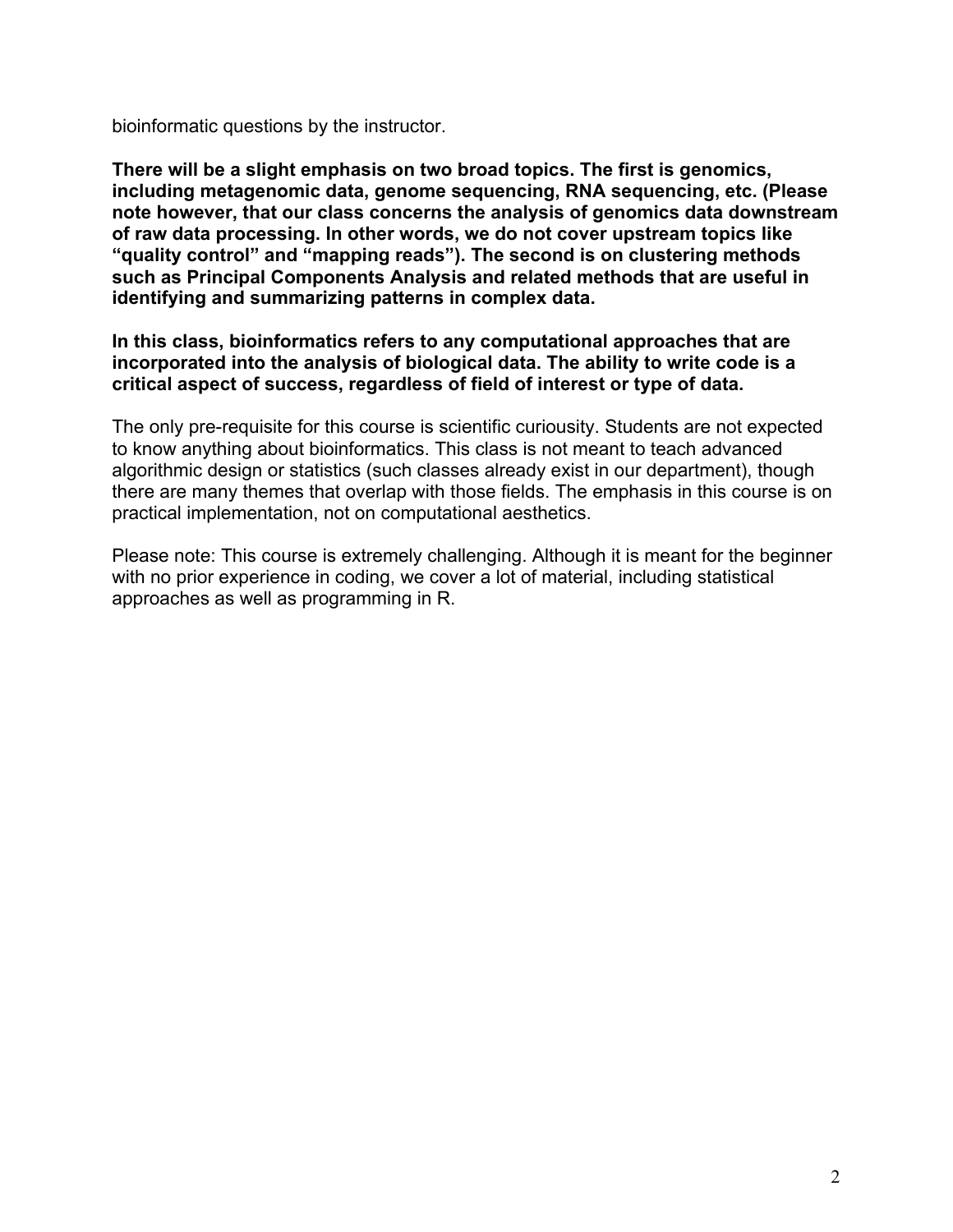# **4. Weekly topics**

| Week Date      |              | Topic                                                                                                                               |  |
|----------------|--------------|-------------------------------------------------------------------------------------------------------------------------------------|--|
|                | August 23    | Introduction to R, basic usage and syntax                                                                                           |  |
| 2              | August 30    | "for loops", plotting, t.test(), wilcox.test()                                                                                      |  |
| $\overline{3}$ | September 6  | <b>Labor Day</b>                                                                                                                    |  |
| 4              | September 13 | reading in data, estimating linear correlations<br>with $Im()$                                                                      |  |
| 5              | September 20 | manipulating strings, making system calls,<br>automating plotting                                                                   |  |
| 6              | September 27 | Generalized linear models, non-linear models,<br>Clustering: Principal Components Analysis,<br><b>Linear Discriminants Analysis</b> |  |
|                | October 4    | Time series analysis, false discovery,<br>writing your own functions                                                                |  |
| 8              | October 11   | Midterm exam                                                                                                                        |  |
| 9              | October 18   | simulation, resampling, permutation                                                                                                 |  |
| 10             | October 25   | "Bioconductor": tools for genomic analysis in R                                                                                     |  |
| 11             | November 1   | Advanced clustering (more PCA and its<br>relatives)                                                                                 |  |
| 12             | November 8   | maximum likelihood estimation                                                                                                       |  |
| 13             | November 15  | comparative phylogenetic tests,<br>quantitative genetic tests                                                                       |  |
| 14             | November 22  | <b>Final presentations</b>                                                                                                          |  |
| 15             | November 29  | <b>Final presentations</b>                                                                                                          |  |

Final

exam: Monday, December 13, 8-10 a.m.

Weeks 1-11: These initial weeks will be spent learning R from the ground up, as well as basic statistical approaches, in a hands-on way. After 11 weeks, students will be fluent in R. We will then apply our newly gained knowledge to address a specific scientific question. Students (especially graduate students) are encouraged to bring their own data and their specific question to class for this purpose.

Weeks 12-13: The last two weeks of the course will be dedicated to student presentations, where students go from hypothesis, to data analysis, to conclusions using computational approaches.

# **6. Professor**

Dr. Matthew Dean matthew.dean@usc.edu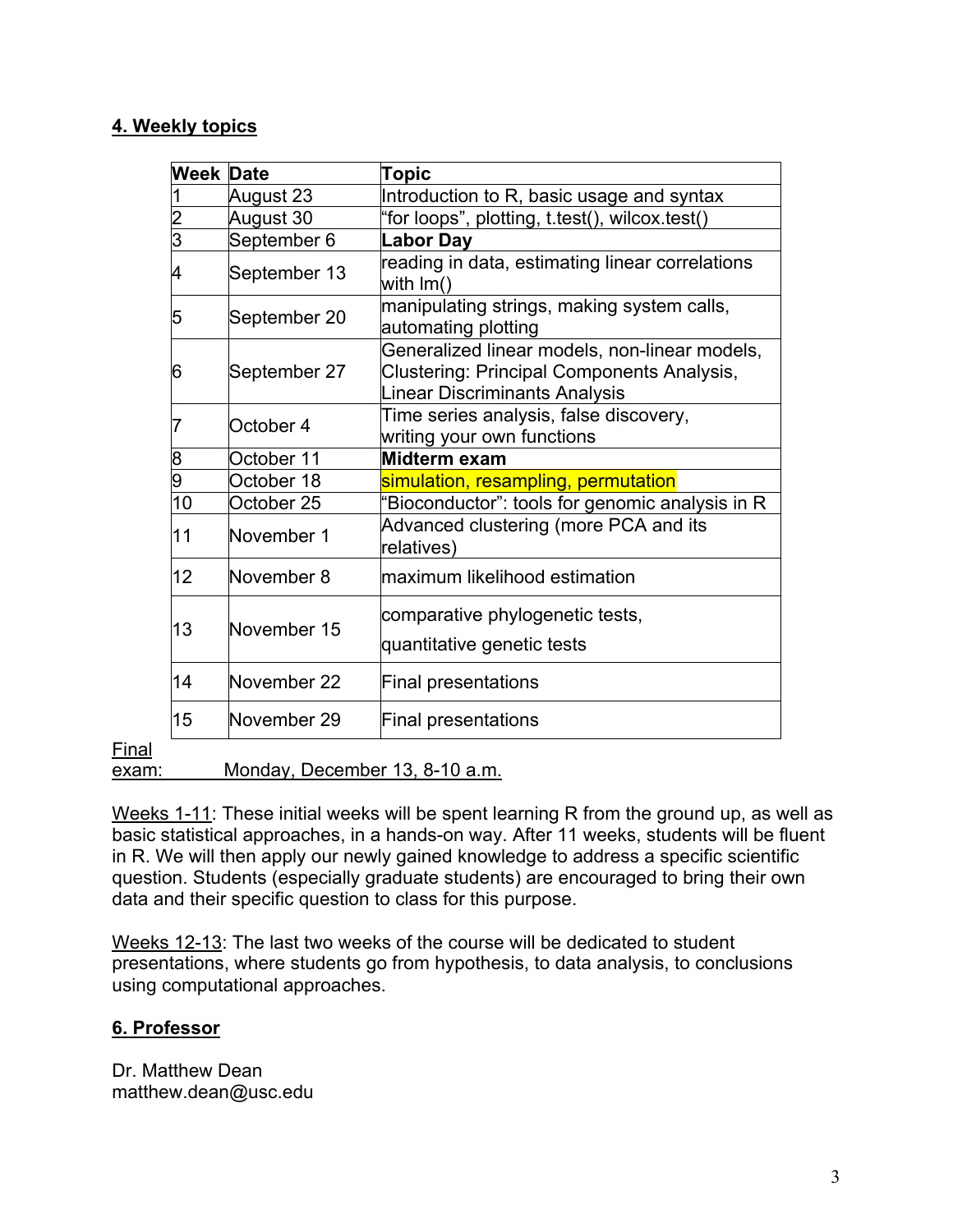213-740-5513 304A Ray R. Irani Building 1050 Childs Way University of Southern California Los Angeles, CA 90089

Dr. Dean maintains an active research program focused on evolutionary biology, genomics, and reproduction. Bioinformatics represents an integral part of these endeavors.

# **7. Required material**

- Textbook: "An Introduction to R" (http://cran.r-project.org/doc/manuals/R-intro.pdf)
- Additional online materials will be specified throughout the course
- Laptop computer (if you do not have one, we can provide one for you)

#### **8. Assessment**

Grades are based on four scores: 1) midterm exam grade, 2) final exam grade, 3) weekly homework assignments where students solve bioinformatic challenges by writing code, 4) final projects (documented code; 10-pp, double-spaced report; and 5- to 10-minute presentation).

| <b>Assessment Procedure</b> | Percent |
|-----------------------------|---------|
| Midterm exam                | 25%     |
| Final exam                  | 25%     |
| <b>Weekly homeworks</b>     | 25%     |
| Final project               | 25%     |

*8.1. Criteria for grading:* The final will be an open book test that consists of both written questions and answers as well as computer programming problems. Bioinformatics code will be graded according to proper annotation of code and ability to solve the problem of interest. The final presentation will be graded according to clarity of scientific hypothesis, appropriateness of data to address that hypothesis, ability of the student to effectively communicate their bioinformatic strategy, and on the substance of their conclusions.

Students who are not able to meet deadlines due to medical or other emergency must notify the instructor immediately.

*8.2. Course grade:* The course is not curved. Letter grades will follow a straight scale: 90% and above leading to A, 80-90% leading to B, etc. Pluses and minuses are assigned by dividing each range in corresponding halves (A, A-) or thirds (B+, B, B-, C+, ...).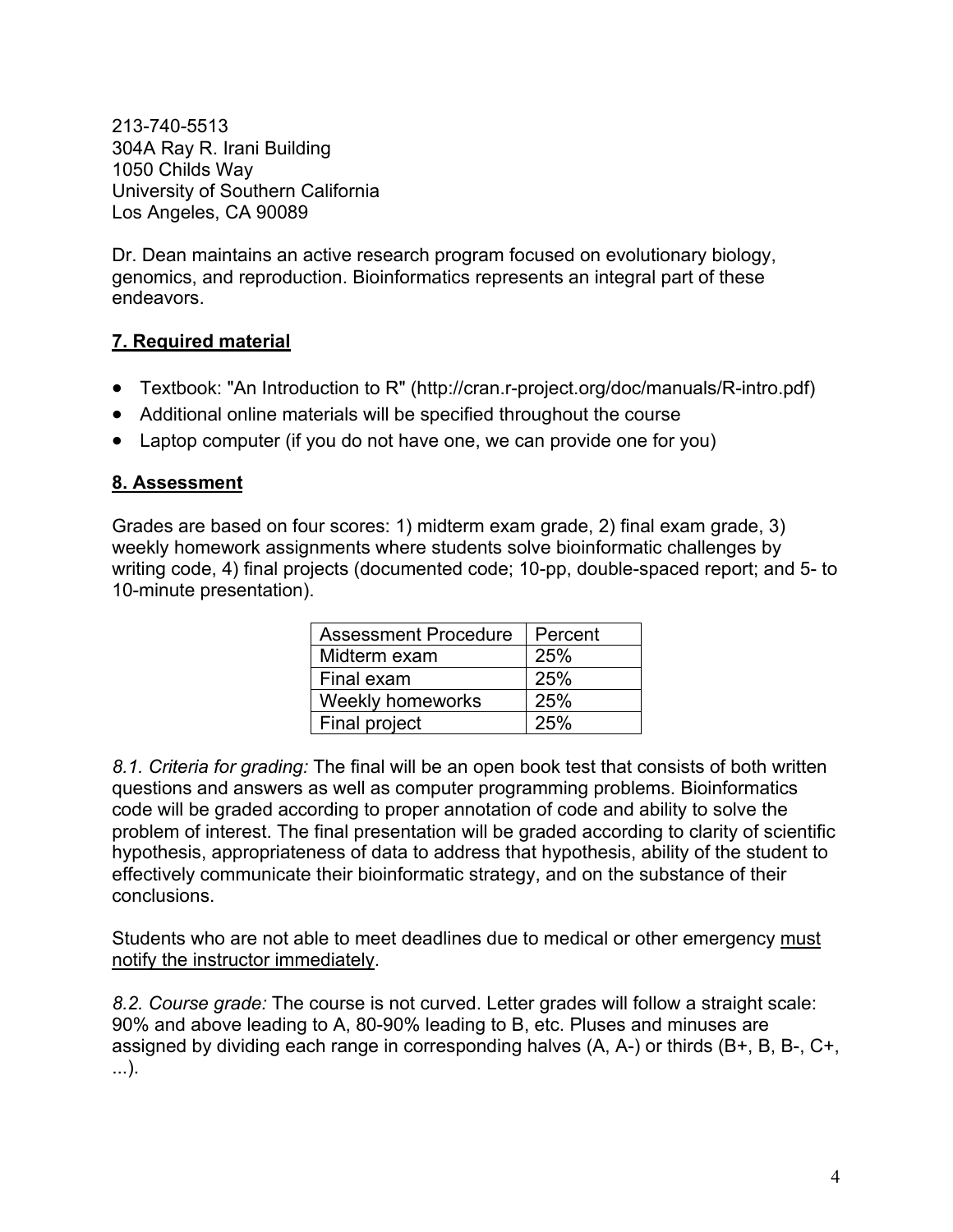# **9. Statement on Academic Conduct and Support Systems**

#### **Academic Conduct:**

Plagiarism – presenting someone else's ideas as your own, either verbatim or recast in your own words – is a serious academic offense with serious consequences. Please familiarize yourself with the discussion of plagiarism in SCampus in Part B, Section 11, "Behavior Violating University Standards" policy.usc.edu/scampus-part-b. Other forms of academic dishonesty are equally unacceptable. See additional information in SCampus and university policies on scientific misconduct, policy.usc.edu/scientificmisconduct.

#### **Support Systems:**

*Student Health Counseling Services - (213) 740-7711 – 24/7 on call* engemannshc.usc.edu/counseling

Free and confidential mental health treatment for students, including short-term psychotherapy, group counseling, stress fitness workshops, and crisis intervention.

*National Suicide Prevention Lifeline - 1 (800) 273-8255 – 24/7 on call* suicidepreventionlifeline.org

Free and confidential emotional support to people in suicidal crisis or emotional distress 24 hours a day, 7 days a week.

*Relationship and Sexual Violence Prevention Services (RSVP) - (213) 740-4900 – 24/7 on call*

engemannshc.usc.edu/rsvp

Free and confidential therapy services, workshops, and training for situations related to gender-based harm.

#### *Office of Equity and Diversity (OED) | Title IX - (213) 740-5086* equity.usc.edu, titleix.usc.edu

Information about how to get help or help a survivor of harassment or discrimination, rights of protected classes, reporting options, and additional resources for students, faculty, staff, visitors, and applicants. The university prohibits discrimination or harassment based on the following protected characteristics: race, color, national origin, ancestry, religion, sex, gender, gender identity, gender expression, sexual orientation, age, physical disability, medical condition, mental disability, marital status, pregnancy, veteran status, genetic information, and any other characteristic which may be specified in applicable laws and governmental regulations.

*Bias Assessment Response and Support - (213) 740-2421* studentaffairs.usc.edu/bias-assessment-response-support

Avenue to report incidents of bias, hate crimes, and microaggressions for appropriate investigation and response.

*The Office of Disability Services and Programs - (213) 740-0776* dsp.usc.edu

Support and accommodations for students with disabilities. Services include assistance